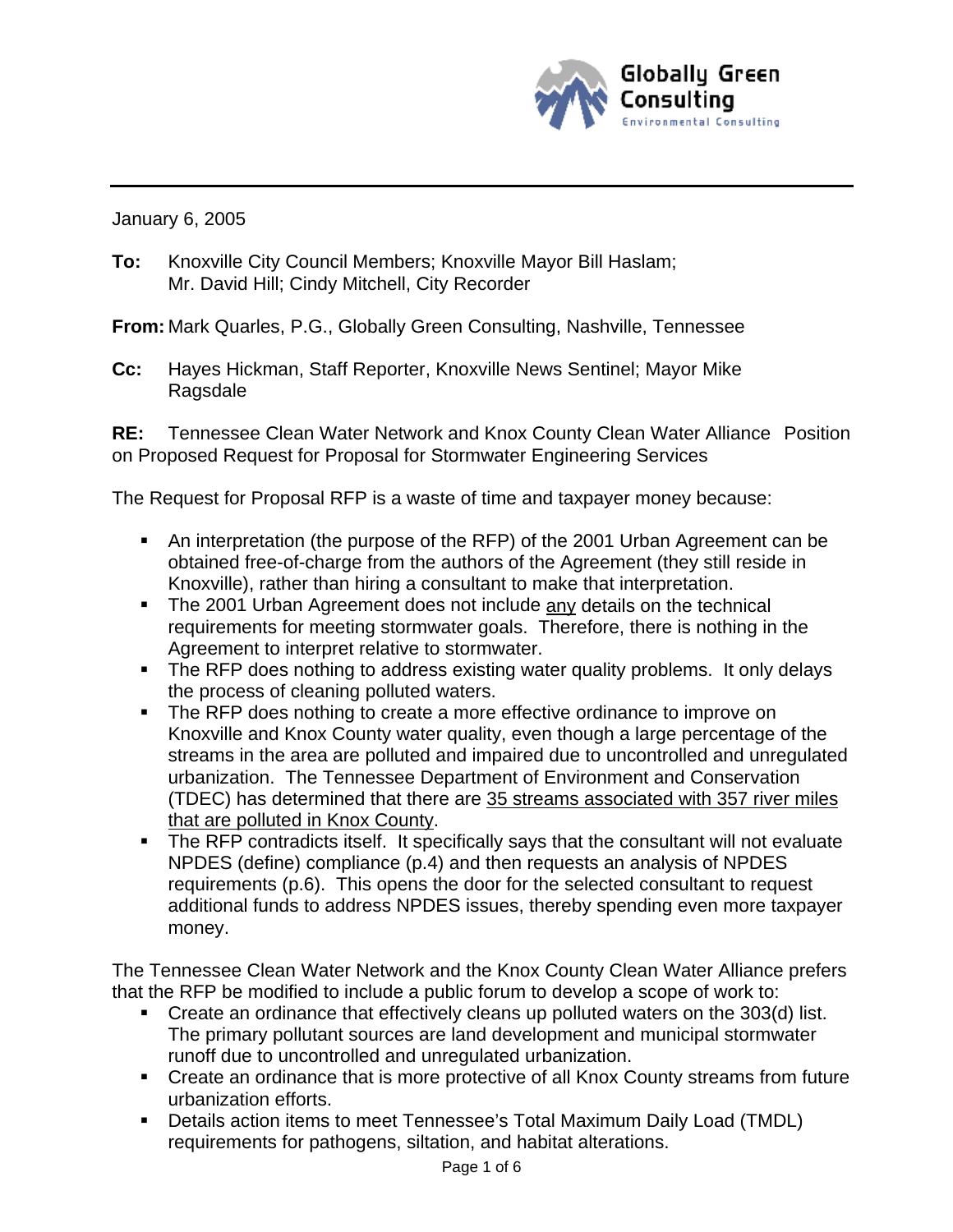

- **•** Details action items to meet Tennessee's Anti-Degradation Policy, and
- Details action items to meet Phase I / Phase II Municipal Separate Storm Sewer System (MS4) permit requirements.

### **TECHNICAL SUMMARY OF THE POLLUTION PROBLEM**

Knox County streams have been severely impaired by the release of pollutants from the affects of urbanization. Existing ordinances have not been affective in preventing the pollution of 35 streams and their associated 357 river miles. TDEC has listed these streams as being polluted for one or more use classifications. Under Tennessee law, as mandated by the U.S. EPA, TDEC has the authority to stop economic development in Knox County if water quality standards do not improve.

The City and the County need to address water quality issues by implementing actionable items and measurable standards that protect clean water in order to prevent the loss of economic development and to protect our waters for future generations.

# **SUMMARY OF POLLUTED STREAMS IN KNOX COUNTY**

| Waterbody                                                                        | <b>Miles</b><br><b>Impaired</b> | Pollutant(s) as Defined by<br><b>TDEC</b>                                              | <b>Pollutant Source(s)</b><br><b>As Defined by TDEC</b>                              |
|----------------------------------------------------------------------------------|---------------------------------|----------------------------------------------------------------------------------------|--------------------------------------------------------------------------------------|
| <b>Love Creek</b>                                                                | 9.7                             | <b>Siltation, streamside habitat</b><br>loss                                           | <b>Land development</b>                                                              |
| Roseberry<br>Creek                                                               | 20.0                            | Escherichia coli                                                                       | Pasture grazing, septic<br>tanks                                                     |
| Swanpond<br><b>Creek</b>                                                         | 16.3                            | <b>Siltation, streamside habitat</b><br>loss                                           | <b>Land development</b>                                                              |
| <b>Little Flat</b><br>Creek                                                      | 30.3                            | Escherichia coli                                                                       | Confined animal<br>feeding ops                                                       |
| <b>Flat Creek</b>                                                                | 2.8                             | Siltation, streamside habitat loss                                                     | Dam construction                                                                     |
| 5 polluted<br>streams in<br><b>Knox</b><br><b>County in</b><br>this<br>watershed | 79.10<br>river<br>miles         | Siltation (60% of streams)<br>habitat loss (60% of streams)<br>E coli (40% of streams) | 80% pollutant<br>sources are man-<br>made<br>40% are polluted by<br>land development |

## **Knox County Impaired (303(d) List) Waterways HOLSTON RIVER WATERSHED**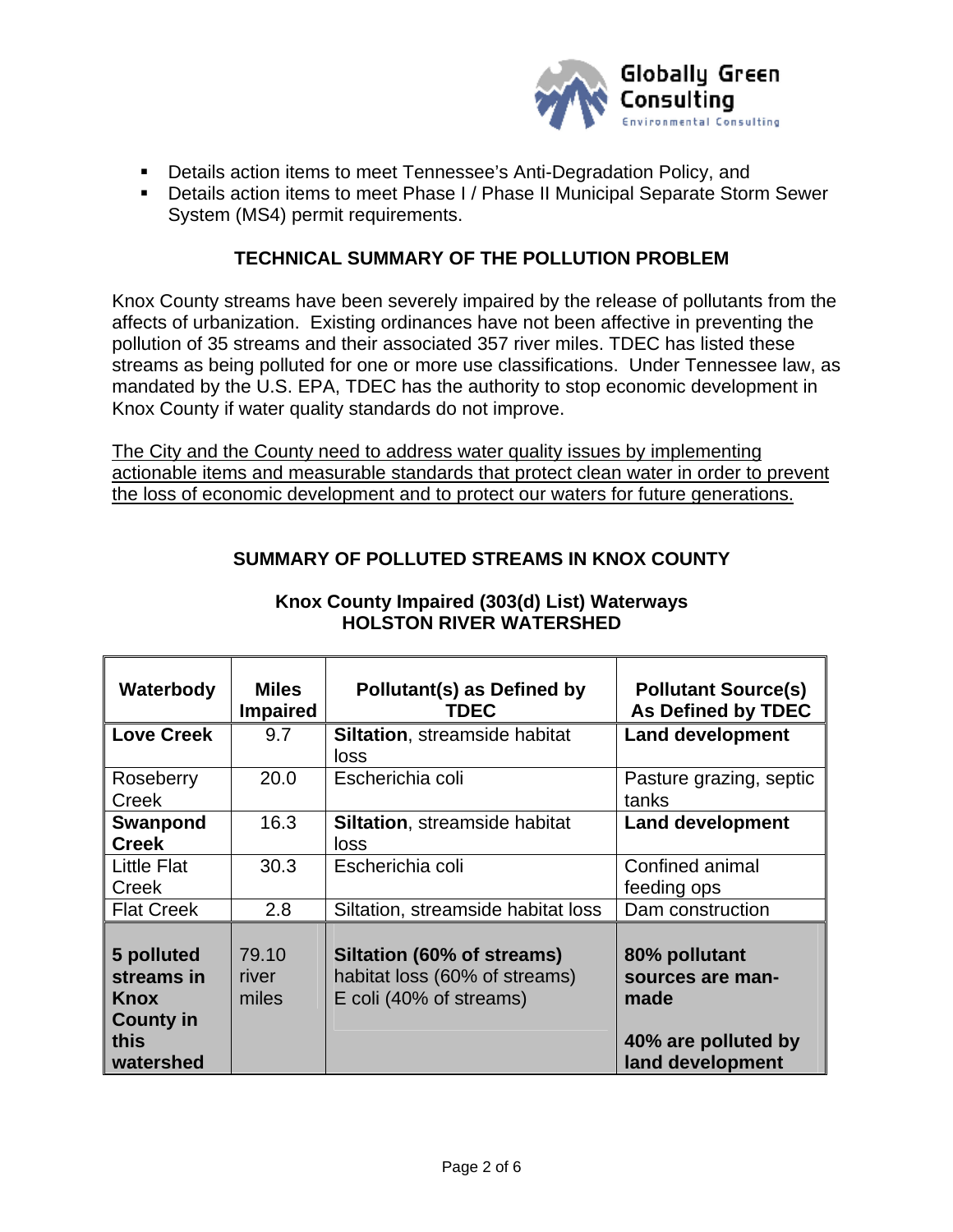

### **Knox County Impaired (303(d) List) Waterways UPPER TENNESSEE RIVER WATERSHED**

| Waterbody                            | <b>Miles</b><br><b>Impaired</b> | <b>Pollutant(s) as Defined by</b><br><b>TDEC</b>                                        | <b>Pollutant Source(s)</b><br><b>As Defined by TDEC</b>                                                   |
|--------------------------------------|---------------------------------|-----------------------------------------------------------------------------------------|-----------------------------------------------------------------------------------------------------------|
| Roddy Branch                         | 6.4                             | Streamside habitat loss,<br>Physical stream alterations,<br>siltation, Escherichia coli | Pasture grazing,<br>channelization, removal<br>of streamside habitat                                      |
| <b>Little Turkey</b><br><b>Creek</b> | 14.0                            | <b>Siltation</b>                                                                        | <b>Municipal stormwater</b><br>discharge                                                                  |
| <b>Casteel</b><br><b>Branch</b>      | 2.0                             | <b>Siltation</b>                                                                        | Pasture grazing,<br>municipal stormwater<br>discharge                                                     |
| <b>Twin Branch</b>                   | 1.87                            | Streamside habitat loss,<br><b>Siltation</b>                                            | Pasture grazing,<br><b>Municipal stormwater</b><br>discharge                                              |
| Grandview<br><b>Branch</b>           | 1.7                             | Escherichia coli                                                                        | Municipal stormwater<br>discharge                                                                         |
| <b>McCall Branch</b>                 | 1.73                            | <b>Siltation</b>                                                                        | <b>Municipal stormwater</b><br>discharge, stream bank<br>modifications                                    |
| <b>High Bluff</b><br><b>Branch</b>   | 1.25                            | Escherichia coli                                                                        | Municipal stormwater<br>discharge                                                                         |
| <b>Stock Creek</b>                   | 3.77                            | Physical stream alterations,<br>Siltation, Escherichia coli                             | Pasture grazing,<br>channelization                                                                        |
| <b>Gun Hollow</b><br><b>Branch</b>   | 1.36                            | Escherichia coli                                                                        | Pasture grazing                                                                                           |
| <b>Stock Creek</b>                   | 1.98                            | Escherichia coli                                                                        | Pasture grazing                                                                                           |
| <b>Third Creek</b>                   | 20.7                            | Nitrates, Siltation,<br>anthropogenic alterations,<br>Escherichia coli                  | <b>Municipal stormwater</b><br>discharge, land<br>development, collection<br>system failure               |
| <b>Whites Creek</b>                  | 10.2                            | Anthropogenic alterations,<br>Escherichia coli                                          | <b>Municipal stormwater</b><br>discharge, stream bank<br>modifications                                    |
| <b>First Creek</b>                   | 16.1                            | Nitrates, Siltation,<br>anthropogenic alterations,<br>Escherichia coli                  | <b>Municipal stormwater</b><br>discharge, urbanized<br>high density area,<br>collection system<br>failure |
| <b>Second Creek</b>                  | 12.8                            | <b>Anthropogenic alterations</b>                                                        | <b>Municipal stormwater</b><br>discharge, urbanized<br>high density area                                  |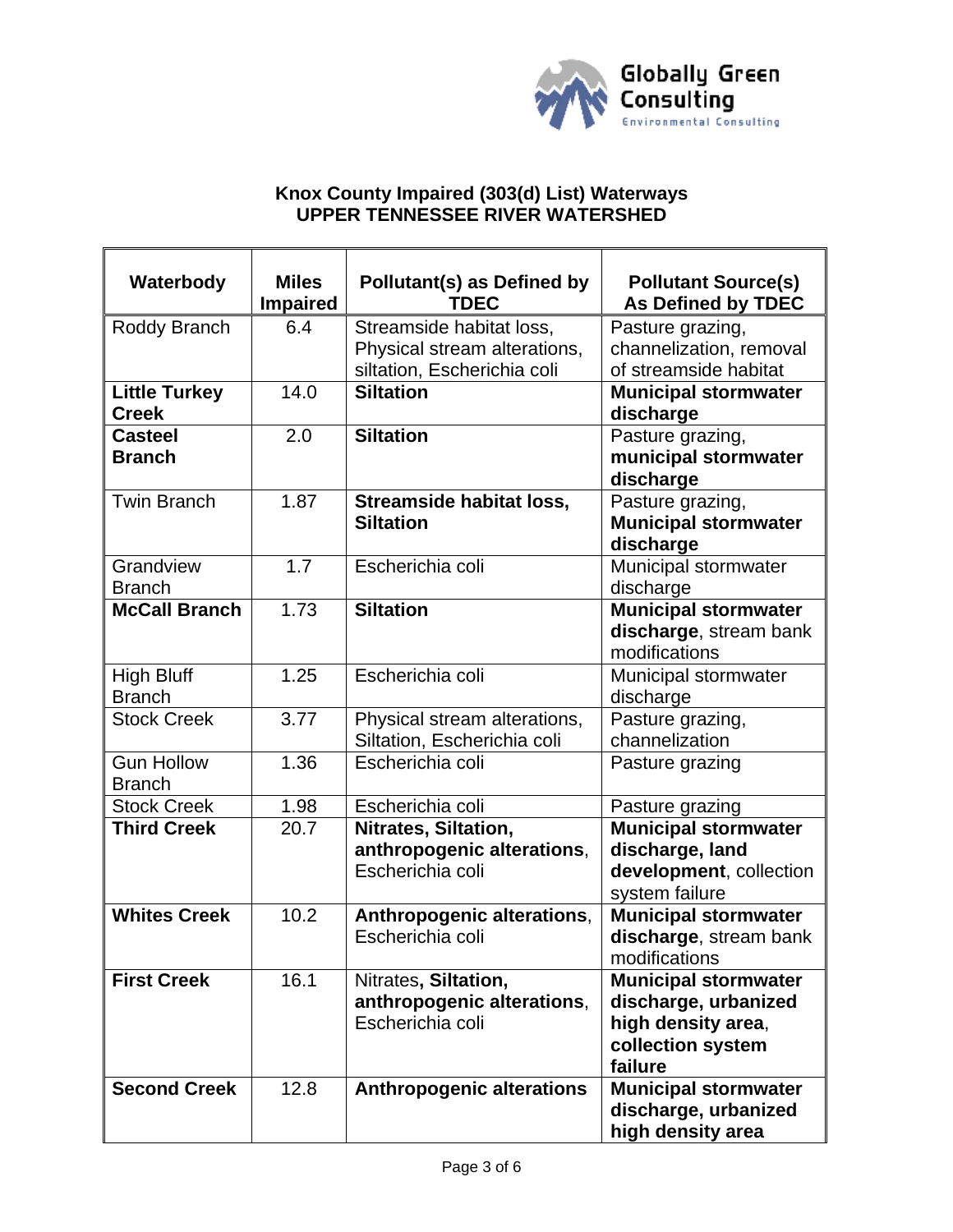

| <b>Turkey Creek</b>                                                       | 15.8                     | Siltation, Escherichia coli                                                                                                                                                                                                                                                                        | <b>Municipal stormwater</b><br>discharge                                                                                                                                                  |
|---------------------------------------------------------------------------|--------------------------|----------------------------------------------------------------------------------------------------------------------------------------------------------------------------------------------------------------------------------------------------------------------------------------------------|-------------------------------------------------------------------------------------------------------------------------------------------------------------------------------------------|
| <b>Sinking Creek</b>                                                      | 1.5                      | Escherichia coli                                                                                                                                                                                                                                                                                   | <b>Municipal stormwater</b><br>discharge                                                                                                                                                  |
| <b>Sinking Creek</b>                                                      | 21.9                     | Streamside habitat loss,<br><b>Siltation</b>                                                                                                                                                                                                                                                       | <b>Municipal stormwater</b><br>discharge                                                                                                                                                  |
| <b>Fourth Creek</b>                                                       | 14.9                     | <b>Physical stream</b><br>alterations, Escherichia coli                                                                                                                                                                                                                                            | <b>Municipal stormwater</b><br>discharge                                                                                                                                                  |
| <b>Williams</b><br><b>Creek</b>                                           | 2.8                      | Anthropogenic alterations,<br>Escherichia coli                                                                                                                                                                                                                                                     | <b>Municipal stormwater</b><br>discharge, collection<br>system failure                                                                                                                    |
| <b>Baker Creek</b>                                                        | 3.3                      | Nitrates, anthropogenic<br>alterations, Escherichia coli                                                                                                                                                                                                                                           | <b>Municipal stormwater</b><br>discharge, collection<br>system failure                                                                                                                    |
| <b>Goose Creek</b>                                                        | 4.9                      | Siltation, anthropogenic<br>alterations, PCBs,<br>Escherichia coli                                                                                                                                                                                                                                 | <b>Municipal stormwater</b><br>discharge, collection<br>system failure, RCRA<br>hazardous waste                                                                                           |
| <b>Polecat Creek</b>                                                      | 1.85                     | Streamside habitat loss,<br><b>Siltation</b>                                                                                                                                                                                                                                                       | Land development,<br>channelization                                                                                                                                                       |
| 20 polluted<br>streams in<br><b>Knox County</b><br>from this<br>watershed | 162.81<br>river<br>miles | Escherichia coli (75% of<br>streams)<br>Siltation (60% of streams)<br><b>Anthropogenic alterations</b><br>(35% of streams)<br><b>Streamside habitat loss</b><br>(20% of streams)<br>Nitrates (15% of streams)<br><b>Physical stream</b><br>alterations (10% of<br>streams)<br>PCBs (5% of streams) | 88% of pollutant<br>sources are man-made<br>85% are polluted by<br>municipal stormwater<br>discharge<br>30% are polluted by<br>pasture grazing<br>10% are polluted by<br>land development |

## **Knox County Impaired (303(d) List) Waterways LOWER CLINCH WATERSHED**

| Waterbody                      | <b>Miles</b><br><b>Impaired</b> | <b>Pollutant(s) as Defined</b><br>by TDEC             | <b>Pollutant Source(s)</b><br><b>As Defined by TDEC</b>                    |
|--------------------------------|---------------------------------|-------------------------------------------------------|----------------------------------------------------------------------------|
| <b>Grable</b><br><b>Branch</b> | 1.3                             | Oil and grease, Siltation,<br>streamside habitat loss | Industrial discharge,<br>channelization, Municipal<br>stormwater discharge |
| <b>Hines Branch</b>            | 3.2                             | Streamside habitat loss                               | <b>Municipal stormwater</b>                                                |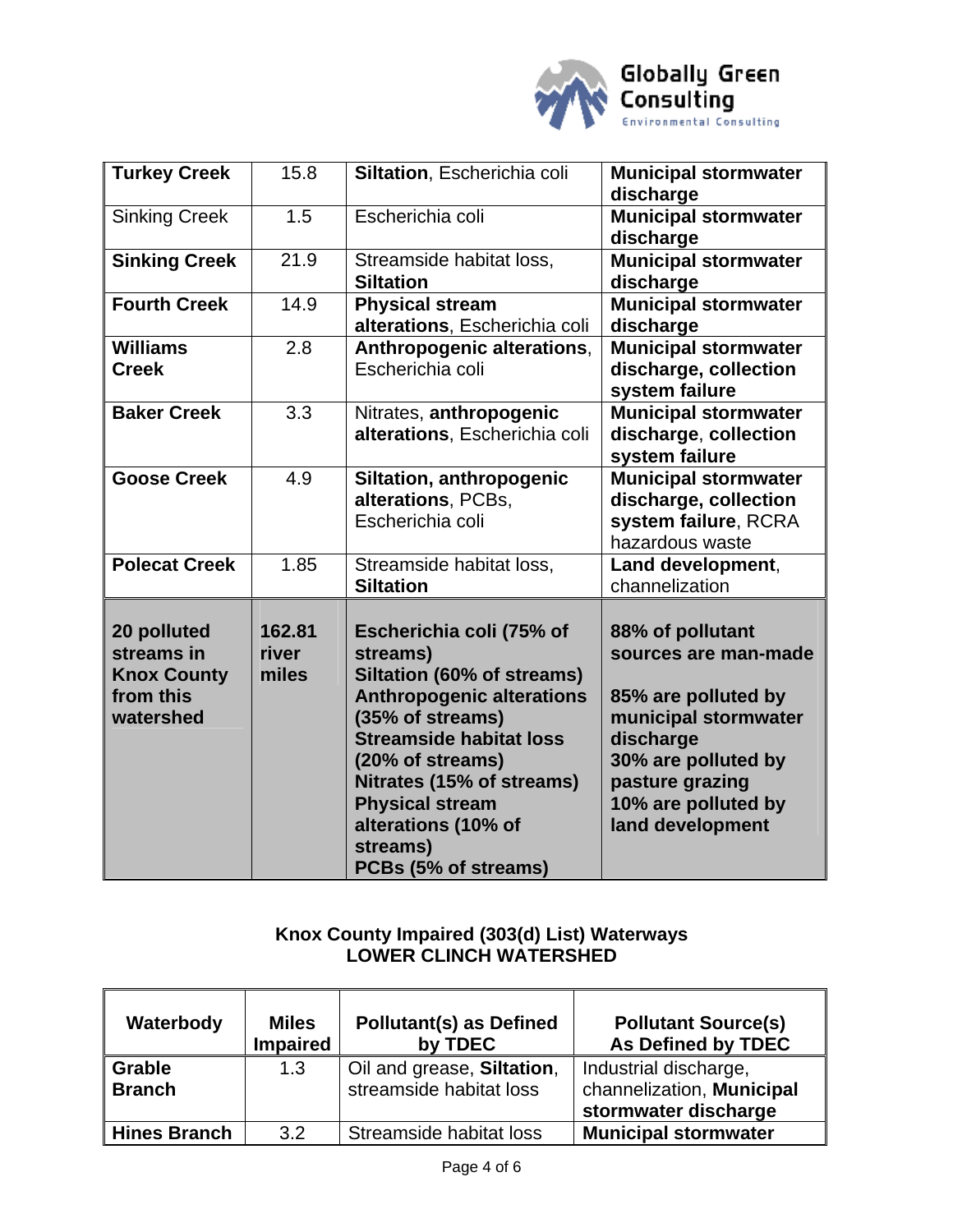

|                                                                                                                                                                                             |                                            |                                                                                                                                                                                                                                                                                                                                                          | discharge                                                                                                                                                                                                                                                                                                                                                                                                                                          |
|---------------------------------------------------------------------------------------------------------------------------------------------------------------------------------------------|--------------------------------------------|----------------------------------------------------------------------------------------------------------------------------------------------------------------------------------------------------------------------------------------------------------------------------------------------------------------------------------------------------------|----------------------------------------------------------------------------------------------------------------------------------------------------------------------------------------------------------------------------------------------------------------------------------------------------------------------------------------------------------------------------------------------------------------------------------------------------|
| <b>Knob Fork</b>                                                                                                                                                                            | 8.1                                        | <b>Siltation, streamside</b>                                                                                                                                                                                                                                                                                                                             | <b>Municipal stormwater</b>                                                                                                                                                                                                                                                                                                                                                                                                                        |
|                                                                                                                                                                                             |                                            | habitat loss                                                                                                                                                                                                                                                                                                                                             | discharge                                                                                                                                                                                                                                                                                                                                                                                                                                          |
| <b>Grassy Creek</b>                                                                                                                                                                         | 8.2                                        | <b>Siltation</b>                                                                                                                                                                                                                                                                                                                                         | <b>Land development</b>                                                                                                                                                                                                                                                                                                                                                                                                                            |
| Meadow                                                                                                                                                                                      | 5.0                                        | <b>Siltation</b>                                                                                                                                                                                                                                                                                                                                         | <b>Land development</b>                                                                                                                                                                                                                                                                                                                                                                                                                            |
| Creek                                                                                                                                                                                       |                                            |                                                                                                                                                                                                                                                                                                                                                          |                                                                                                                                                                                                                                                                                                                                                                                                                                                    |
| <b>Beaver Creek</b>                                                                                                                                                                         | 22.5                                       | Phosphorus, Nitrate,                                                                                                                                                                                                                                                                                                                                     | <b>Municipal wastewater</b>                                                                                                                                                                                                                                                                                                                                                                                                                        |
|                                                                                                                                                                                             |                                            | Escherichia coli,                                                                                                                                                                                                                                                                                                                                        | discharge, pasture grazing,                                                                                                                                                                                                                                                                                                                                                                                                                        |
|                                                                                                                                                                                             |                                            |                                                                                                                                                                                                                                                                                                                                                          |                                                                                                                                                                                                                                                                                                                                                                                                                                                    |
|                                                                                                                                                                                             |                                            |                                                                                                                                                                                                                                                                                                                                                          |                                                                                                                                                                                                                                                                                                                                                                                                                                                    |
|                                                                                                                                                                                             |                                            |                                                                                                                                                                                                                                                                                                                                                          |                                                                                                                                                                                                                                                                                                                                                                                                                                                    |
|                                                                                                                                                                                             |                                            |                                                                                                                                                                                                                                                                                                                                                          |                                                                                                                                                                                                                                                                                                                                                                                                                                                    |
|                                                                                                                                                                                             |                                            |                                                                                                                                                                                                                                                                                                                                                          |                                                                                                                                                                                                                                                                                                                                                                                                                                                    |
|                                                                                                                                                                                             |                                            |                                                                                                                                                                                                                                                                                                                                                          |                                                                                                                                                                                                                                                                                                                                                                                                                                                    |
|                                                                                                                                                                                             |                                            |                                                                                                                                                                                                                                                                                                                                                          |                                                                                                                                                                                                                                                                                                                                                                                                                                                    |
|                                                                                                                                                                                             |                                            |                                                                                                                                                                                                                                                                                                                                                          |                                                                                                                                                                                                                                                                                                                                                                                                                                                    |
|                                                                                                                                                                                             |                                            |                                                                                                                                                                                                                                                                                                                                                          |                                                                                                                                                                                                                                                                                                                                                                                                                                                    |
|                                                                                                                                                                                             |                                            |                                                                                                                                                                                                                                                                                                                                                          |                                                                                                                                                                                                                                                                                                                                                                                                                                                    |
|                                                                                                                                                                                             |                                            |                                                                                                                                                                                                                                                                                                                                                          |                                                                                                                                                                                                                                                                                                                                                                                                                                                    |
|                                                                                                                                                                                             |                                            |                                                                                                                                                                                                                                                                                                                                                          |                                                                                                                                                                                                                                                                                                                                                                                                                                                    |
|                                                                                                                                                                                             |                                            |                                                                                                                                                                                                                                                                                                                                                          |                                                                                                                                                                                                                                                                                                                                                                                                                                                    |
|                                                                                                                                                                                             | 115.30                                     |                                                                                                                                                                                                                                                                                                                                                          |                                                                                                                                                                                                                                                                                                                                                                                                                                                    |
| streams in                                                                                                                                                                                  | river                                      | streams)                                                                                                                                                                                                                                                                                                                                                 | are man-made                                                                                                                                                                                                                                                                                                                                                                                                                                       |
| <b>Knox County</b>                                                                                                                                                                          | miles                                      | <b>Streamside habitat loss</b>                                                                                                                                                                                                                                                                                                                           |                                                                                                                                                                                                                                                                                                                                                                                                                                                    |
| from this                                                                                                                                                                                   |                                            | (60% of streams)                                                                                                                                                                                                                                                                                                                                         | 40% are polluted by                                                                                                                                                                                                                                                                                                                                                                                                                                |
| watershed                                                                                                                                                                                   |                                            | Escherichia coli (30% of                                                                                                                                                                                                                                                                                                                                 | pasture grazing                                                                                                                                                                                                                                                                                                                                                                                                                                    |
|                                                                                                                                                                                             |                                            | streams)                                                                                                                                                                                                                                                                                                                                                 | 40% are polluted by land                                                                                                                                                                                                                                                                                                                                                                                                                           |
|                                                                                                                                                                                             |                                            | <b>Phosphorus/Nitrates</b>                                                                                                                                                                                                                                                                                                                               | development                                                                                                                                                                                                                                                                                                                                                                                                                                        |
|                                                                                                                                                                                             |                                            |                                                                                                                                                                                                                                                                                                                                                          | 30% are polluted by                                                                                                                                                                                                                                                                                                                                                                                                                                |
|                                                                                                                                                                                             |                                            |                                                                                                                                                                                                                                                                                                                                                          | municipal stormwater                                                                                                                                                                                                                                                                                                                                                                                                                               |
|                                                                                                                                                                                             |                                            |                                                                                                                                                                                                                                                                                                                                                          |                                                                                                                                                                                                                                                                                                                                                                                                                                                    |
|                                                                                                                                                                                             |                                            |                                                                                                                                                                                                                                                                                                                                                          |                                                                                                                                                                                                                                                                                                                                                                                                                                                    |
|                                                                                                                                                                                             |                                            |                                                                                                                                                                                                                                                                                                                                                          |                                                                                                                                                                                                                                                                                                                                                                                                                                                    |
|                                                                                                                                                                                             |                                            |                                                                                                                                                                                                                                                                                                                                                          |                                                                                                                                                                                                                                                                                                                                                                                                                                                    |
|                                                                                                                                                                                             |                                            |                                                                                                                                                                                                                                                                                                                                                          |                                                                                                                                                                                                                                                                                                                                                                                                                                                    |
|                                                                                                                                                                                             |                                            |                                                                                                                                                                                                                                                                                                                                                          |                                                                                                                                                                                                                                                                                                                                                                                                                                                    |
|                                                                                                                                                                                             |                                            |                                                                                                                                                                                                                                                                                                                                                          |                                                                                                                                                                                                                                                                                                                                                                                                                                                    |
|                                                                                                                                                                                             |                                            |                                                                                                                                                                                                                                                                                                                                                          |                                                                                                                                                                                                                                                                                                                                                                                                                                                    |
|                                                                                                                                                                                             |                                            |                                                                                                                                                                                                                                                                                                                                                          |                                                                                                                                                                                                                                                                                                                                                                                                                                                    |
| <b>Beaver Creek</b><br><b>Williams</b><br><b>Branch</b><br><b>Foster Branch</b><br><b>North Fork</b><br><b>Bullrun Creek</b><br><b>Bullrun Creek</b><br><b>Bullrun Creek</b><br>10 polluted | 21.2<br>2.4<br>1.2<br>19.0<br>11.8<br>11.4 | Siltation, streamside<br>habitat loss<br>Escherichia coli,<br><b>Siltation, streamside</b><br>habitat loss<br>Siltation<br>Siltation<br><b>Biological loss</b><br>Siltation, streamside<br>habitat loss<br>Escherichia coli<br>Siltation (90% of<br>(10% of streams)<br>Oil and grease (10% of<br>streams)<br><b>Biological loss (10% of</b><br>streams) | land development<br>Pasture grazing, land<br>development<br>Industrial discharge<br>Industrial discharge<br>Municipal wastewater<br>discharge<br>Pasture grazing,<br>channelization<br>Pasture grazing<br>84% of pollutant sources<br>30% are polluted by<br>municipal stormwater<br>discharge<br>30% are polluted by<br>industrial discharge<br>20% are polluted by<br>municipal wastewater<br>discharge<br>20% are polluted by<br>channelization |